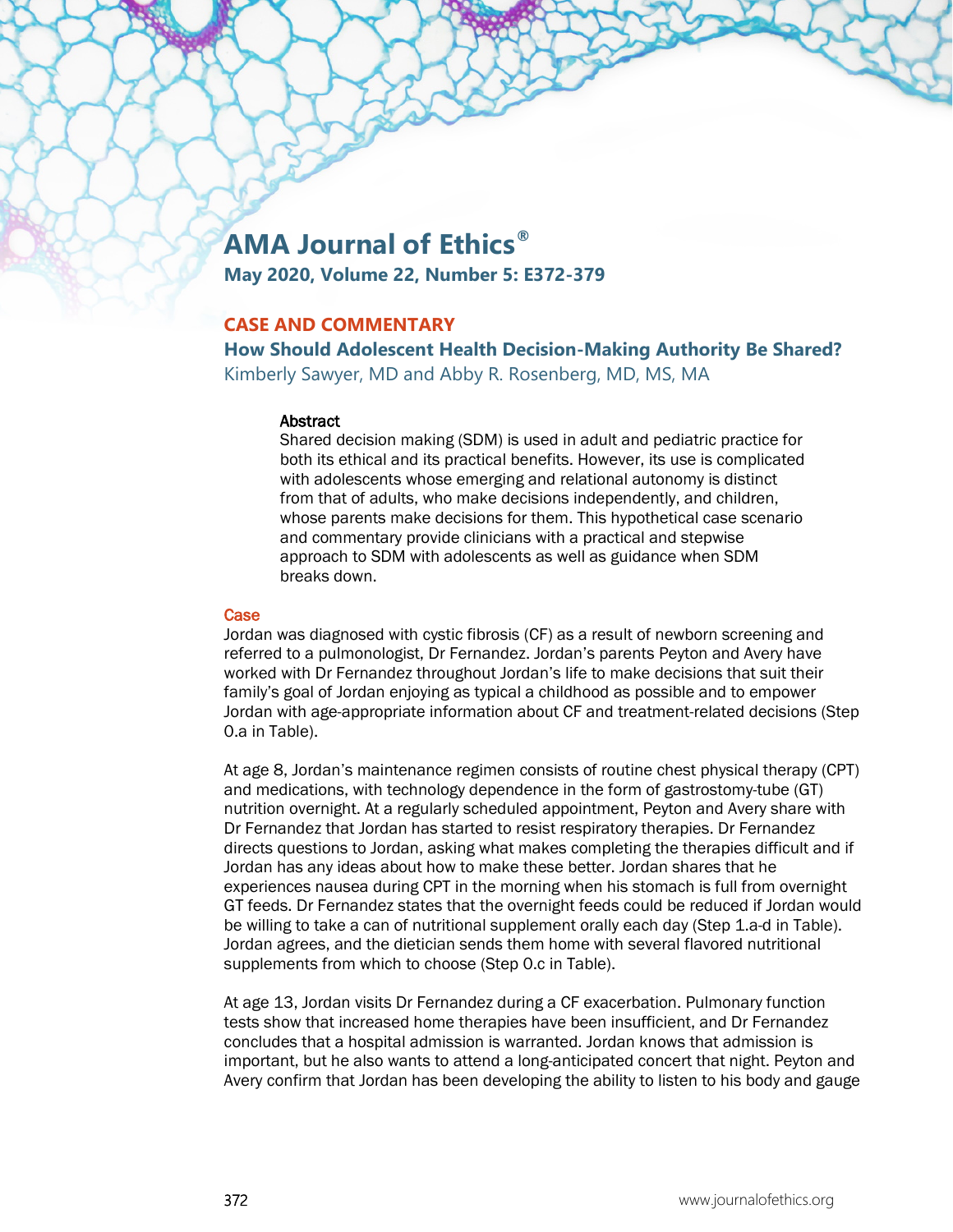when he is too sick to participate in activities. Together, the family and Dr Fernandez decide that the admission can be postponed until the following day, as long as Jordan's symptoms do not worsen (Step 1.d in Table).

At age 16, Jordan's CF has advanced, and Dr Fernandez refers him to the lung transplantation team for evaluation. Jordan undergoes extensive medical and psychosocial screening, and together with Peyton and Avery, receives education about what the transplantation process and life after transplantation might look like. Although transplantation is risky and will require significant hospitalization, Jordan and his parents decide that the potential for life prolongation outweighs the certainty of spending time at home on comfort-focused therapies (Step 1.a-e in Table).

However, there is disagreement about whether Jordan should be intubated or receive cardiopulmonary resuscitation (CPR) if his condition worsens during the wait for transplantation. The transplant team worries that if Jordan is sick enough to require intubation or chest compressions, it would be unlikely (but not impossible) for Jordan to get well enough to tolerate the transplantation procedure. Jordan has been intubated before and "hated it." Avery and Dr Fernandez want to ensure that they do "everything possible" to give Jordan a chance at the longest life possible. Peyton is uncertain how to reconcile Jordan's and Avery and Dr Fernandez's perspectives. The palliative care team, which was consulted when Jordan was 14 years old, spends time separately and together with Jordan, Peyton, and Avery to allow them to process their feelings about these decisions and weigh the benefits and burdens (Steps 1.e and 2.d in Table). Eventually, Jordan decides that giving his mother the peace of mind of doing "everything possible" is worthwhile, despite his own reservations. Avery clarifies her desire is for intervention if Jordan has an unexpected event that might respond to treatment and states that she will honor Jordan's wishes to refrain from invasive therapies if there is a slower decline that would be less likely to respond to treatment (Step 1.f in Table).

| <b>Point in SDM</b>                                         | <b>Strategy</b>                                                          |
|-------------------------------------------------------------|--------------------------------------------------------------------------|
| Before a discrete<br>treatment decision<br>needs to be made | Step 0                                                                   |
|                                                             | a. Get to know the patient.                                              |
|                                                             | a. Set expectations for SDM.                                             |
|                                                             | b. Engage the patient in smaller choices.                                |
|                                                             | c. Consider consulting palliative care.                                  |
| When it is time to<br>make a decision                       | Step 1                                                                   |
|                                                             | a. Define the medically reasonable options.                              |
|                                                             | b. Discuss the decision with the adolescent and his or her<br>parent(s). |
|                                                             | c. Make a recommendation, if appropriate.                                |
|                                                             | d. Honor medically reasonable decisions.                                 |

Table. Strategy for Shared Decision Making With Adolescent Patients and Their Parents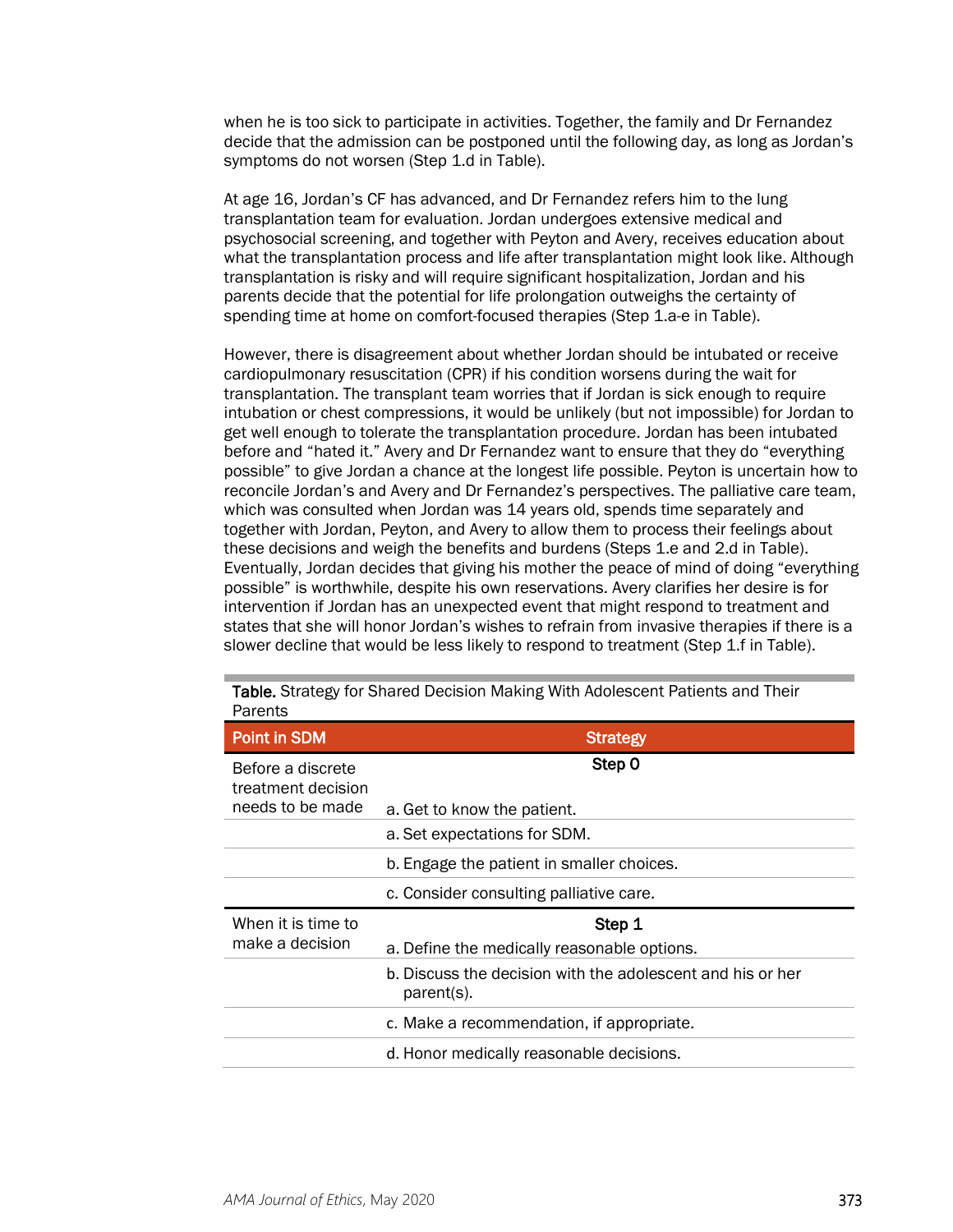|                               | e. Acknowledge emotions; allow more time for decision making,<br>if possible.                                                                                                                                                                                                          |
|-------------------------------|----------------------------------------------------------------------------------------------------------------------------------------------------------------------------------------------------------------------------------------------------------------------------------------|
|                               | f. Accept different levels of SDM with different families.                                                                                                                                                                                                                             |
| When SDM<br>becomes difficult | Step 2<br>a. Consider obtaining an ethics consultation.                                                                                                                                                                                                                                |
|                               | b. If the patient and parent(s) decline all medically reasonable<br>options, consider seeking state intervention to compel the<br>adolescent to undergo the recommended therapy.                                                                                                       |
|                               | c. If the patient and parent(s) request potentially nonbeneficial<br>or harmful treatments, maintain a therapeutic relationship<br>and be flexible, but consider contacting state authorities to<br>protect the patient from harm if the family elects to pursue a<br>harmful therapy. |
|                               | d. If the patient and parent(s) disagree about the best<br>treatment plan and both preferred courses of action are<br>medically reasonable, reengage in SDM but acknowledge<br>that parents have the legal authority to make a final decision.                                         |

Abbreviation: SDM, shared decision making.

#### Pediatric Shared Decision Making

Shared decision making (SDM) is an important aspect of patient-centered medical care because it integrates a patient's (and family's) values, goals, and preferences with a clinical team's knowledge of treatment options and outcomes.1 Conceptually, SDM holds 2 important bioethical principles in tension—beneficence and respect for autonomy.2 Clinicians seek to help their patients by recommending therapies that are medically beneficial. Although adult patients agree to treatments that they believe will suit their values, goals, and preferences, they are also allowed, in most cases, to decline.3

Other principles come into play when parents participate in SDM with clinicians on behalf of children who are patients. Children should be involved in decisions regarding their health, [providing assent](https://journalofethics.ama-assn.org/article/joey-knows-best-balancing-conflicts-and-defending-childs-best-interest-difficult-clinical-decisions/2014-08) to the degree they are able,<sup>4</sup> but ultimately it is their parents who have decisional authority.5 In these decisions, while beneficence and autonomy continue to be important, protecting children from harm becomes the priority. Indeed, if a family's decision about which treatment to receive or decline puts a child at risk of serious harm, there is both legal and ethical support to override parental autonomy.5

SDM with adolescents, who find themselves developmentally and chronologically between childhood and adulthood, is especially hard.<sup>6</sup> How should clinicians uphold their fiduciary duty to protect patients from harm while respecting parents' legal authority and adolescents' autonomy? *Adolescent autonomy* contains several layers, each of which manifests differently in different individuals.<sup>7</sup>

#### Adolescent Autonomy

*Emerging autonomy*. The cognitive and emotional regulation skills required to make decisions evolve during adolescence. It has long been known from laboratory experiments that youth as young as 14 can understand medical information and come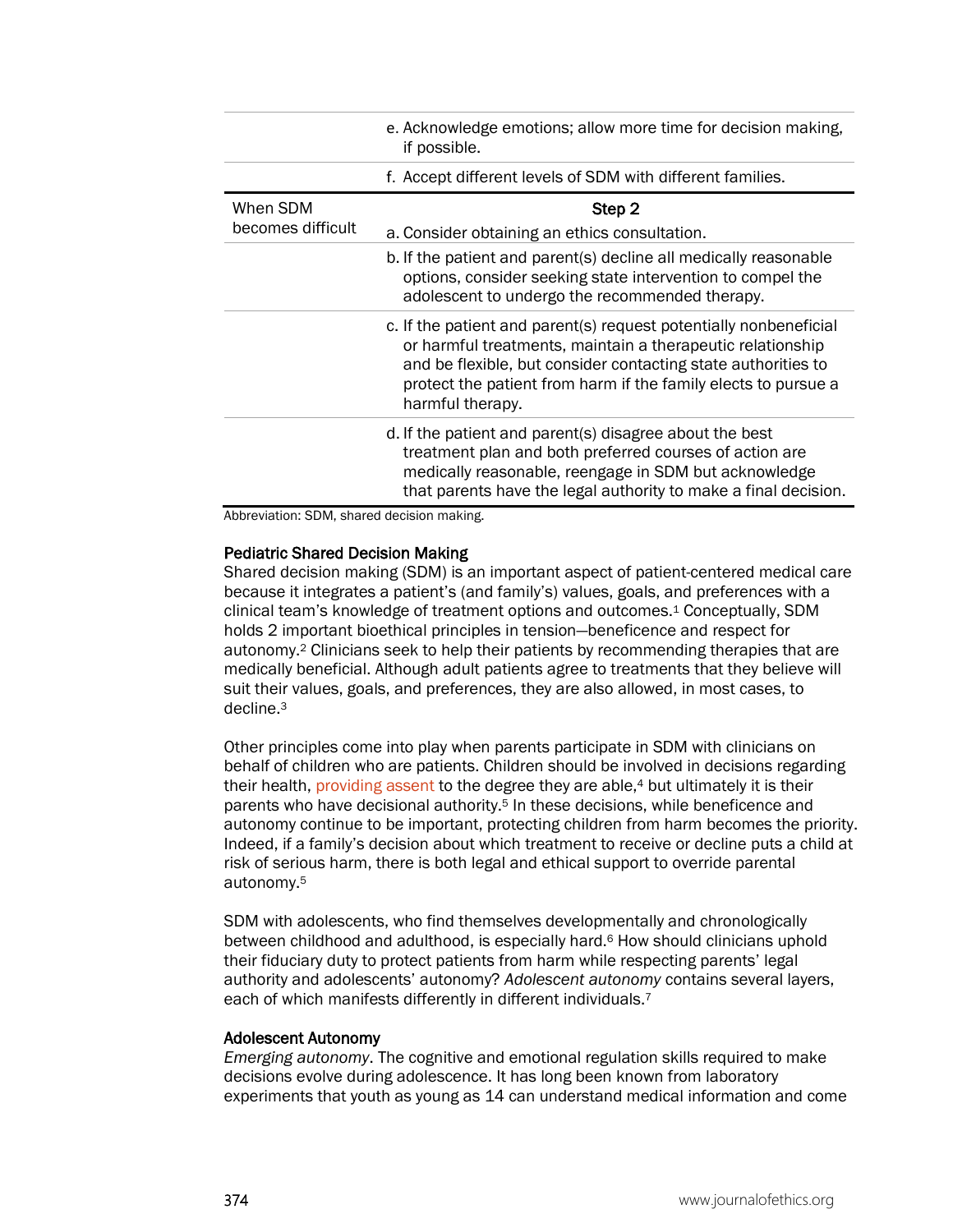to reasoned decisions resembling those of young adults.<sup>8</sup> However, teenagers are less likely than adults to engage their rational [decision-making abilities](https://journalofethics.ama-assn.org/article/how-should-decision-sharing-roles-be-considered-adolescent-gender-surgeries/2020-05) in emotionally fraught situations with psychosocial implications, such as important or stressful medical decisions.9 Clinicians, who have a duty to protect adolescents from harm, must consider if adolescent patients are protecting their own interests when they are engaged in SDM.

*Relational autonomy*. While some may not consider a decision autonomous unless reached completely independently, it is unrealistic and developmentally inappropriate to expect adolescents (and, most likely, patients of all ages) to be completely independent or to ignore the important people in their lives when making medical decisions.<sup>10</sup> Rather, adolescents commonly consider the perspectives of peers and family as well as how their decisions will impact others. The extent to which adolescents depend on guidance from their parent(s), peers, and other important people in making decisions varies. Life experience and social location contribute to adolescents' desire for independence and belief that their own opinion should be the deciding factor.7,11 How hands-off a parent is willing to be depends on his or her parenting style, knowledge and comfort with medical decisions, and culture.4,12,13,14 Adolescents might also consider the perceptions and expectations of their peers and social networks when making life choices, including medical decisions.9 Finally, medical decisions have reciprocal implications for patients' identity and relationships to others. Adolescents might consider what decision a "good" child, "brave" patient, or "independent" actor would make, thereby infusing their perception of others' opinions into their medical decision. When engaging in SDM, clinicians should seek to understand the extent to which an adolescent is weighing others' opinions in making a decision and if this level of consideration promotes the adolescent's health and healthy relationships.

## Strategy for SDM With Adolescent Patients and Their Parents

Ideally, there would be a standardized assessment to determine adolescents' capacity for assent or consent and therefore how involved in decision making they should be. Authors have suggested various tests and considerations.12,13,15 However, given the many fluctuating variables involved in adolescent autonomy (eg[, cognitive development,](https://journalofethics.ama-assn.org/article/locating-risk-adolescent-brain-ethical-challenges-use-biomarkers-adolescent-health-and-social-policy/2016-12) emotional state, others' influence, and desire for independence), we consider it unlikely that further research will produce an evidence-based, clinically feasible evaluation to neatly solve this complex problem. Therefore, we share our own approach to SDM with adolescent patients and their parents that is outlined in the Table and illustrated in the above case.

- 1. *Step 0: Before a discrete treatment decision needs to be made*
	- a. Take the opportunity to get to know the patient; the patient's values, goals, and preferences; and how the family makes decisions together.
	- b. Explain that, when it comes time to make treatment decisions, you will seek to respect the opinions of both the adolescent and the parent(s) and ensure that the adolescent remains safe.
	- c. Engage the child or adolescent in small choices related to the patient's care to help the patient practice weighing benefits and burdens in light of his or her goals, values, and preferences.<sup>16</sup>
	- d. If the patient has a chronic or potentially life-limiting diagnosis, consider consulting a palliative care team to help the patient and family elucidate their values, goals, and preferences and apply them to future decisions. (Palliative care is not limited to end-of-life care and is not a sign of "giving up.")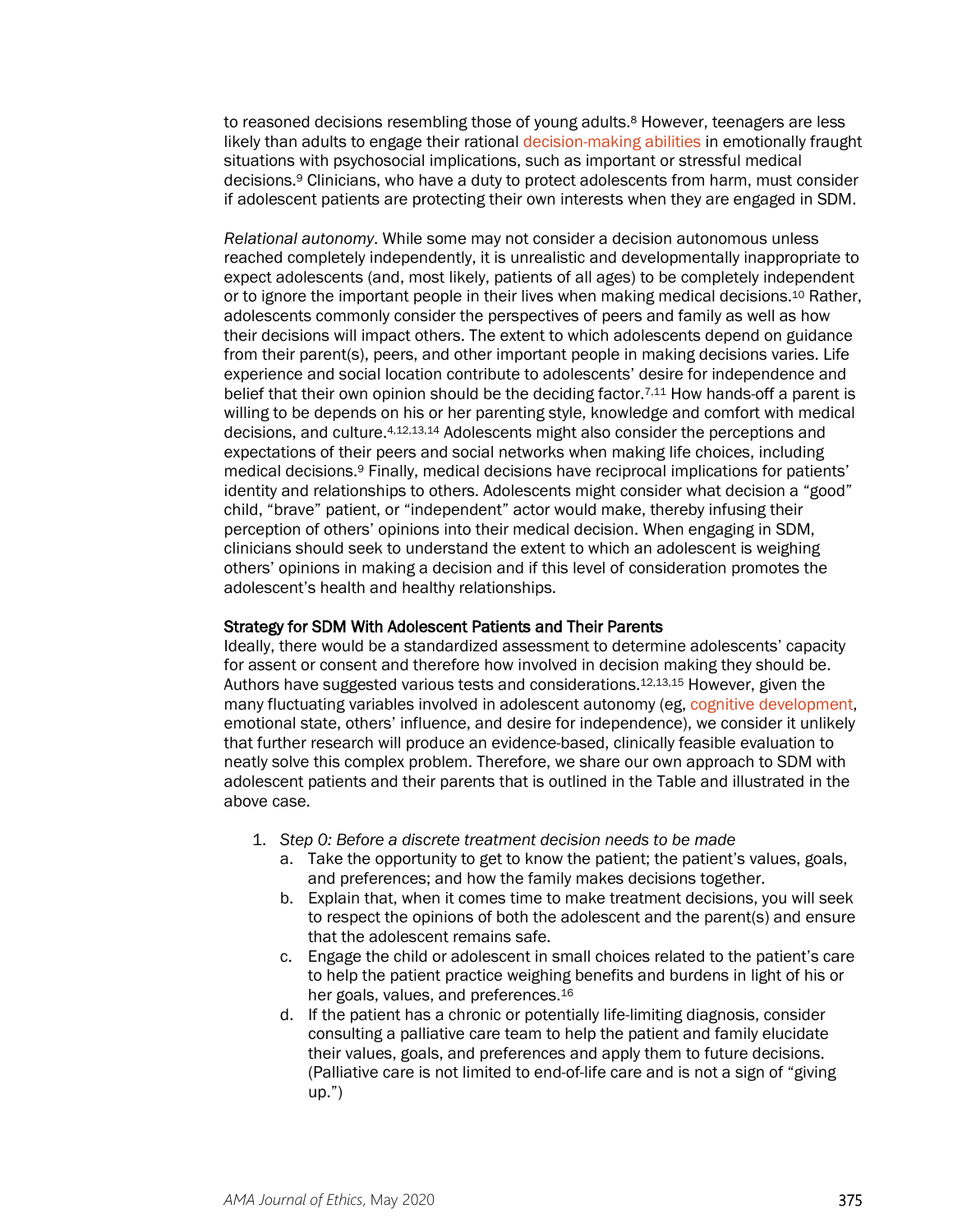- 2. *Step 1: When it is time to make a decision*
	- a. Use evidence-based medicine and your medical judgment to determine which treatment(s) will benefit the patient or at least enable the patient to avoid serious harm; these are the medically reasonable options.
	- b. Engage the adolescent and the adolescent's parent(s) in a discussion about the medically reasonable treatment options and how their values, goals, and preferences would fit with each option.
	- c. If there is one option that appears medically superior or that you believe best fits the values, goals, and preferences of the adolescent and parent(s), make this recommendation and explain why.
	- d. Allow the adolescent and parent(s) to choose any of the medically reasonable alternatives they believe fits best. Be flexible if there are preferences that can be accommodated without affecting the efficacy of the treatment(s).
	- e. Enhance the adolescent's decision-making capacity by acknowledging and exploring the emotions that the decision brings up. If it seems the adolescent is making decisions based on emotion rather than reason (as is common based on adolescent neurocognitive development in difficult situations9), help the adolescent (and family) reflect on their thoughts and explore the values guiding their choice. If possible, give the adolescent and family additional time to consider the options; decision making can pivot from emotional to rational when patients and families have time to process their emotions and deliberate on the impending decision.<sup>17</sup>
	- f. Recognize that different families will share similar decisions in different ways based on their ideal of [relational autonomy.](https://journalofethics.ama-assn.org/article/communicating-evidence-shared-decision-making/2013-01) This varied "sharedness" is acceptable as long as the adolescent and parent(s) are comfortable with the process and choose a medically reasonable treatment option.
- 3. *Step 2. When SDM becomes difficult*
	- a. Consider obtaining an ethics consultant to act as an objective third party in assisting you in weighing harms and benefits and ensuring that everyone's perspective is heard.
	- b. If, after multiple conversations, the patient and parent(s) decline all medically reasonable options, consider seeking state intervention to compel the adolescent to undergo the recommended therapy. Weigh the likelihood and significance of the potential benefit against the risks of breaking the family's trust in the clinicians, the psychosocial harm of forcing an adolescent to act against values in which he or she is highly invested, and the feasibility of forcing someone to undergo therapy.<sup>7,9</sup> Respectfully explain to the family your concerns and the process of involving authorities.
	- c. If the patient and parent(s) request potentially nonbeneficial or harmful treatments, maintain a therapeutic relationship. Ask questions to gain understanding of the goal behind the family's request and consider if there is a medically reasonable way to meet it. Explain your concerns. Ask what the patient and family think about these concerns. For potentially nonbeneficial treatments, consider multiple definitions of *benefit*. For example, if a treatment aids in prolonging life but cannot provide a cure and the family has expressed that goal, then it may provide benefit of a different sort. Offer a time-limited trial, based on when clinically significant benefit would be expected if the therapy were effective. For potentially harmful treatments, offer to connect the family with other reputable clinicians to get a second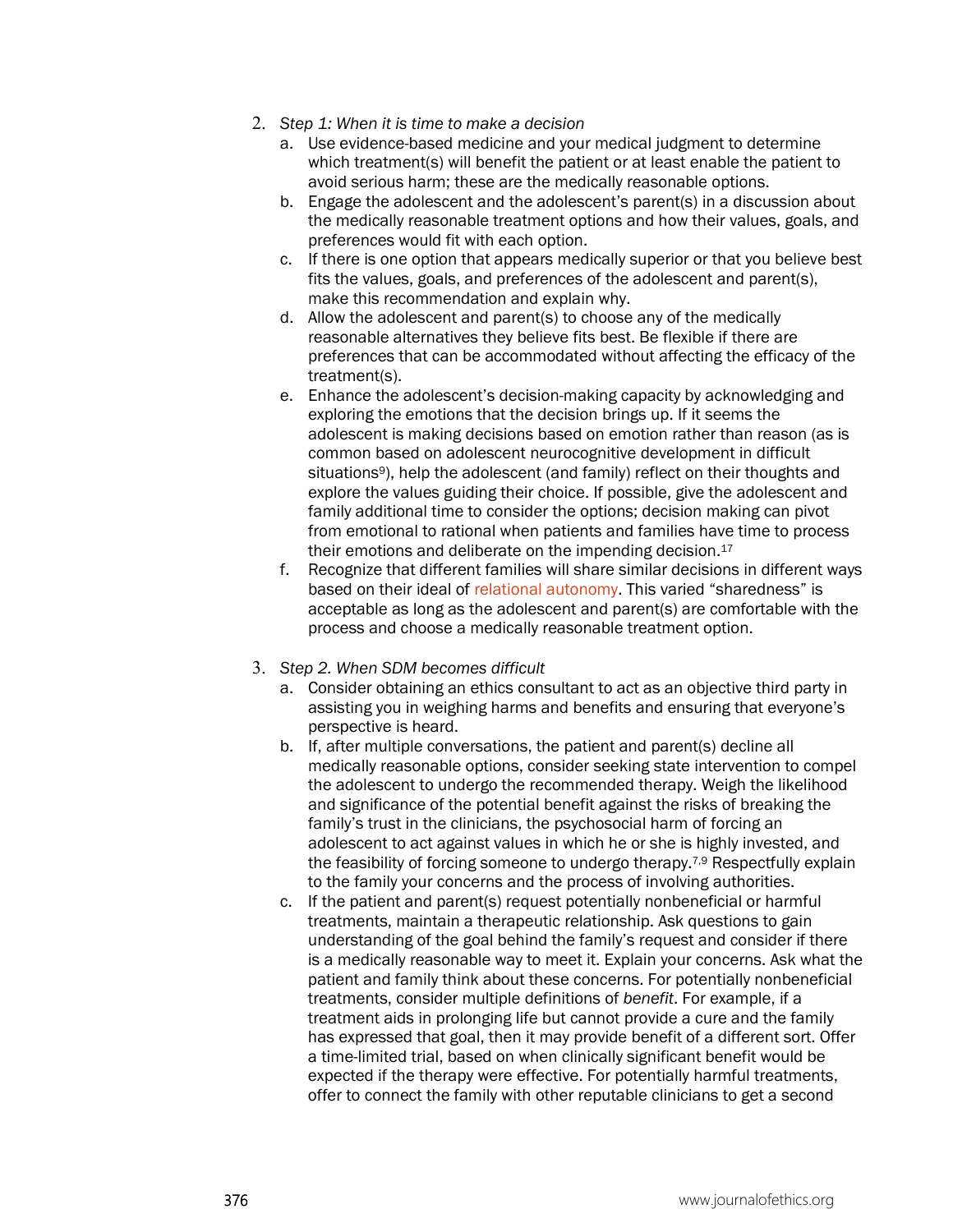opinion. If these efforts fail and the family plans to pursue harmful therapy either independently or under the direction of an unqualified clinician—weigh the risk and magnitude of the harm of the planned therapy against that of reporting the family to state authorities. If the harm from the therapy is very likely and serious, inform the family of your duty to contact state authorities to protect the patient from harm.

d. If the patient and parent(s) disagree about the best treatment plan and both preferred courses of action are medically reasonable, reengage in conversations to elucidate the values, goals, and preferences that drive this difference. Help the family differentiate between essentials and "nice to have's," and think creatively about how to meet each person's essentials. Acknowledge that parents have the legal authority to make a final decision. Ask them to consider the loss of trust and psychosocial harm of forcing an adolescent to act against values in which he or she is highly invested and the feasibility of forcing their child to undergo therapy. Make every attempt to convince the adolescent to agree with the treatment.<sup>18</sup>

### **Conclusion**

Adolescence is characterized by emerging and relational autonomy, identity development, and social relationships. All of these factors impact adolescent, family, and clinician medical decision making. Thus, SDM with an adolescent requires a somewhat different strategy than SDM with an adult or a young child's parent(s). We suggest that clinicians engage with an adolescent patient and his or her parent(s) before a decision is required to understand the family's treatment values, goals, preferences, and decision-making style and to communicate how decisions will be made together. At the time of a health care decision, clinicians should identify all medically reasonable alternatives and help the adolescent patient and parent(s) to choose among these. Finally, when a shared decision cannot be reached, clinicians must honestly compare the harms and benefits of the proposed action plans and acknowledge parents' legal authority to decide, as long as the chosen option is medically reasonable. If the family elects to pursue an option that is not medically reasonable, the clinician must weigh the risks and benefits of involving state officials to protect the adolescent from harm. When an adolescent's emerging autonomy must be curtailed out of concern for the patient's well-being, it is especially important to treat the adolescent with respect.

#### References

- 1. Charles C, Gafni A, Whelan T. Shared decision-making in the medical encounter: what does it mean? (or it takes at least two to tango). *Soc Sci Med*. 1997;44(5):681-692.
- 2. Beauchamp TL, Childress JF. *Principles of Biomedical Ethics*. 5th ed. New York, NY: Oxford University Press; 2001.
- 3. Kon AA. The shared decision-making continuum. *JAMA*. 2010;304(8):903-904.
- 4. Scherer DG. Pediatric participation in medical decision making: the devil is in the details. *Am J Bioeth*. 2018;18(3):16-18.
- 5. Diekema DS. Parental refusals of medical treatment: the harm principle as threshold for state intervention. *Theor Med Bioeth*. 2004;25(4):243-264.
- 6. Weiss EM, Clark JD, Heike CL, et al. Gaps in the implementation of shared decision-making: illustrative cases. *Pediatrics*. 2019;143(3):e20183055.
- 7. Levetown M; American Academy of Pediatrics Committee on Bioethics. Communicating with children and families: from everyday interactions to skill in conveying distressing information. *Pediatrics*. 2008;121(5):e1441-e1460.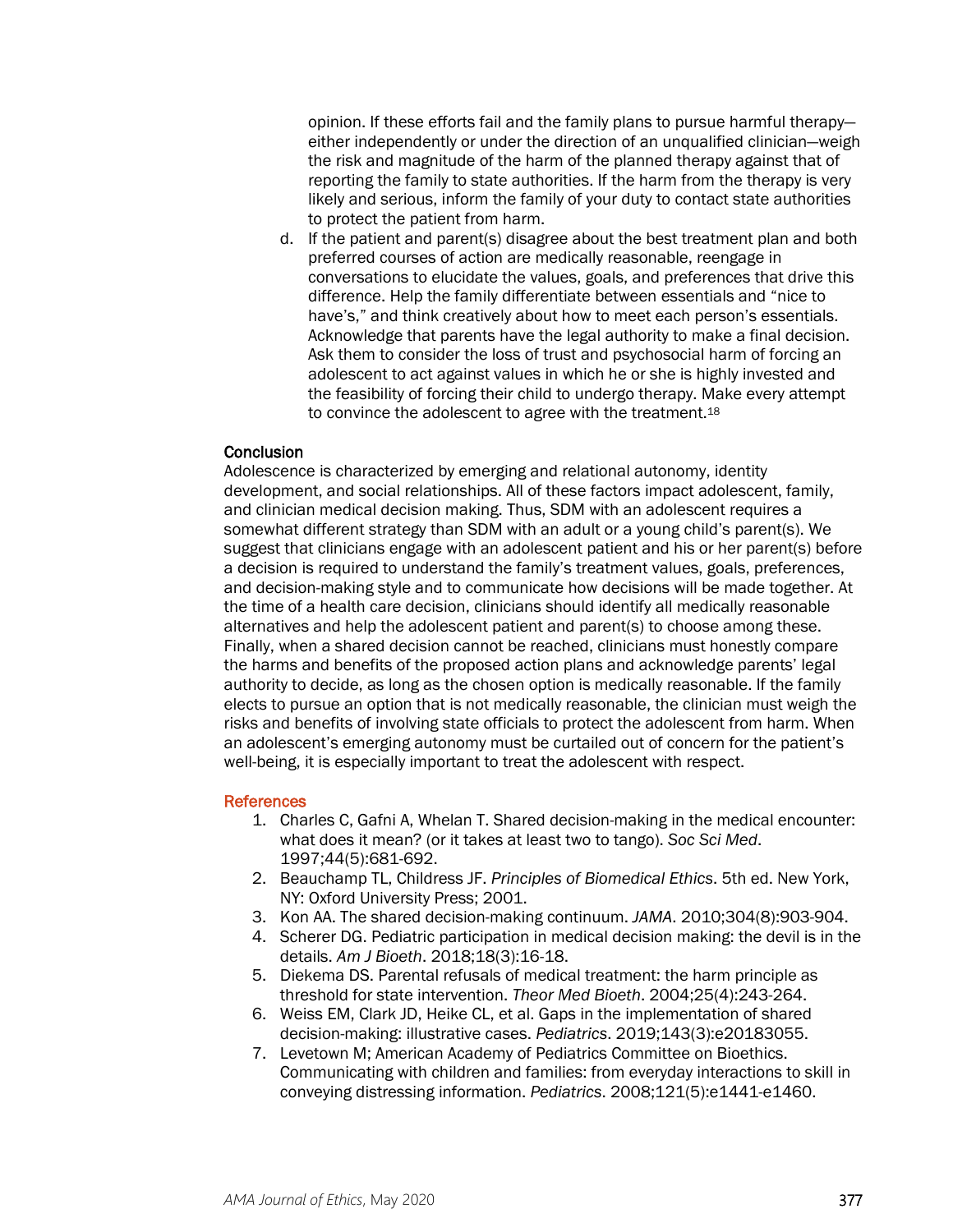- 8. Weithorn LA, Campbell SB. The competency of children and adolescents to make informed treatment decisions. *Child Dev*. 1982;53(6):1589-1598.
- 9. Diekema DS. Adolescent refusal of lifesaving treatment: are we asking the right questions? *Adolesc Med State Art Rev*. 2011;22(2):213-228.
- 10. Sherwin S. A relational approach to autonomy in health care. In: Sherwin S, ed. *The Politics of Women's Health: Exploring Agency and Autonomy*. Philadelphia, PA: Temple University Press; 1998:19-46.
- 11. Davis G, Ray R. Pediatric participation in a diverse society: accounting for social inequalities in medical decision making. *Am J Bioeth*. 2018;18(3):24-26.
- 12. Masty J, Fisher C. A goodness-of-fit approach to informed consent for pediatric intervention research. *Ethics Behav*. 2008;18(2-3):139-160.
- 13. Miller VA, Drotar D, Kodish E. Children's competence for assent and consent: a review of empirical findings. *Ethics Behav*. 2004;14(3):255-295.
- 14. Lipstein EA, Brinkman WB, Britto MT. What is known about parents' treatment decisions? A narrative review of pediatric decision making. *Med Decis Making*. 2012;32(2):246-258.
- 15. Michaud PA, Blum RW, Benaroyo L, Zermatten J, Baltag V. Assessing an adolescent's capacity for autonomous decision-making in clinical care. *J Adolesc Health*. 2015;57(4):361-366.
- 16. Miller VA. Involving youth with a chronic illness in decision-making: highlighting the role of providers. *Pediatrics*. 2018;142(suppl 3):S142-S148.
- 17. Prouty CD, Mazor KM, Greene SM, et al. Providers' perceptions of communication breakdowns in cancer care. *J Gen Intern Med*. 2014;29(8):1122-1130.
- 18. Ross LF. Against the tide: arguments against respecting a minor's refusal of efficacious life-saving treatment. *Camb Q Healthc Ethics*. 2009;18(3):302-315.

Kimberly Sawyer, MD is an acting instructor and senior clinical fellow in pediatric bioethics and palliative care at the University of Washington School of Medicine in Seattle, where she is also a bioethics MA candidate. She is interested in clinical pediatric palliative care and ethics consultation, research in shared decision making, and empowering health care clinicians with communication and ethics education.

Abby R. Rosenberg, MD, MS, MA is an associate professor in the Department of Pediatrics' Division of Hematology-Oncology at the University of Washington School of Medicine in Seattle. She also directs the Palliative Care and Resilience Research Program at Seattle's Children Hospital, whose mission is to develop evidence-based interventions to build resilience, alleviate suffering, and improve quality of life among children with serious illnesses and their families.